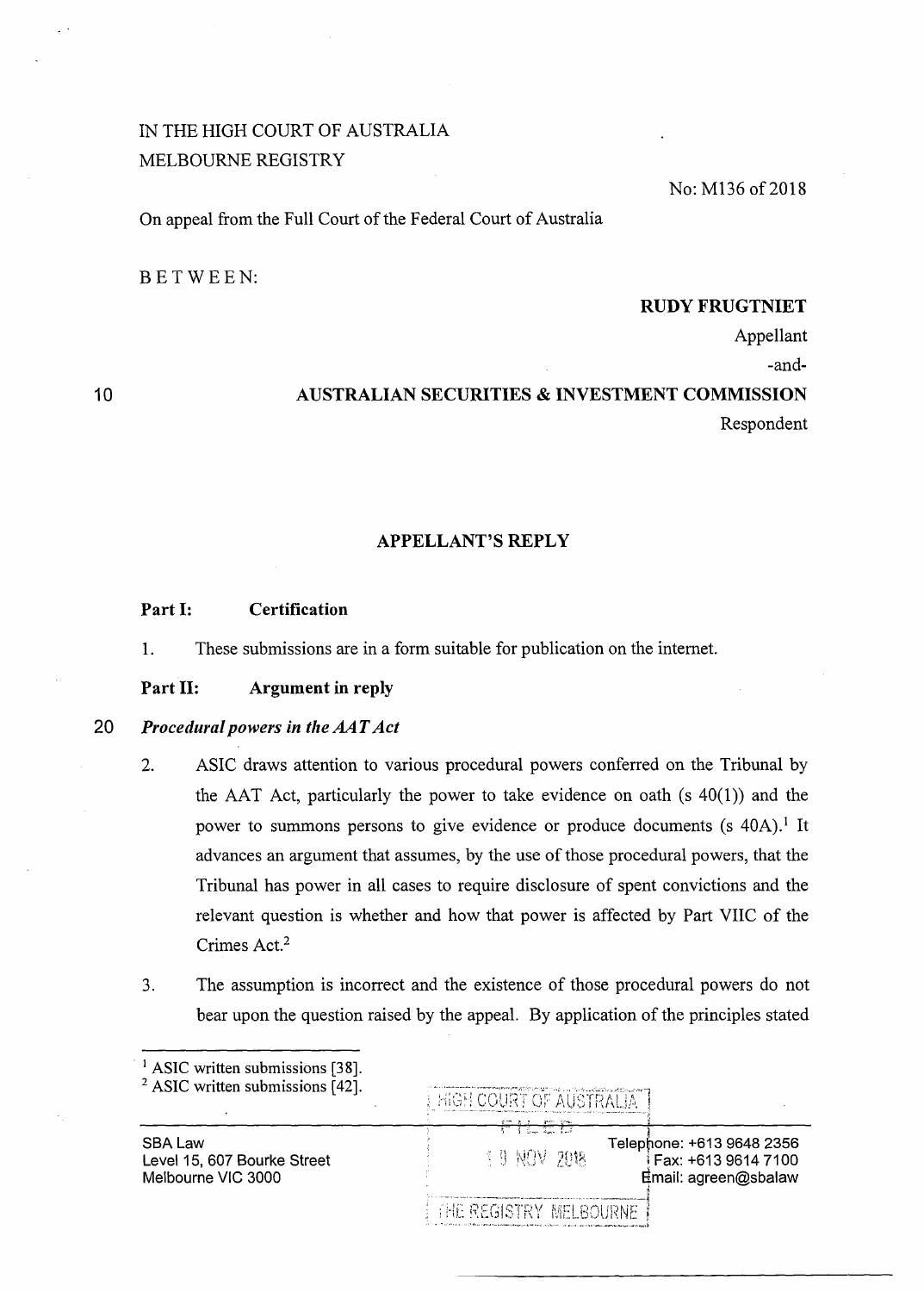in *Drake v Minister for Immigration and Ethnic Affairs,3 Minister for Immigration and Ethnic Affairs v Pochi4* and *Shi v Migration Agents Registration Authority,5*  s 43 of the AAT Act requires the Tribunal to review the original administrative decision subject to the general constraints to which the administrative decision maker was subject, including that regard be had to relevant considerations and that irrelevant considerations be ignored. The procedural powers conferred by s 40 and 40A of the AAT Act do not override the requirements of s 43. As observed by Kiefel J (as her Honour then was) in *Shi,* the issue of relevance *"is not to be confused with the tribunal's general procedural powers to obtain evidence".6* The Tribunal is not permitted to receive evidence concerning a matter that by law was an irrelevant consideration for the decision maker below.

4. As stated in the Appellant's primary submissions, the relevant issue is whether s 85ZZH( c) of the Crimes Act overrides the effect of s 43 of the AAT Act with the result that the Tribunal, on review of an ASIC decision, may take account of spent convictions when ASIC, in making the original decision, was bound by law to disregard them.

## *Inconsistency*

- 5. ASIC contends that there is no inconsistency between s 43 of the AAT Act and s 85ZZH(c) of the Crimes Act in the context of a review of a decision made under s 80 of the NCCP Act.7 ASIC's contention appears to be that the Tribunal's reexercise of power under s 80 (or consideration of the re-exercise of power under s 80) differs from ASIC's exercise of power by reason of the fact that s 80 incorporates Part VIIC of the Crimes Act and that the differential operation of the power does not involve inconsistency.
- 6. ASIC's argument elides a step in the analysis. While the Tribunal's review is a *de novo* decision, it remains a re-exercise of the power conferred on the original decision maker and is subject to the legal constraints affecting the original decision maker. That follows from ss 25 and 43 of the AAT Act. The function of the Tribunal as stated in  $s$  25(1) of the AAT Act is to review decisions (here a decision of ASIC) made in the. exercise of powers conferred (on ASIC) by a relevant
- 30

20

10

 $3$  (1979) 24 ALR 577 at 589 per Bowen CJ and Deane J.  $4$  (1980) 44 FLR 41 at 46–47 per Smithers J.

 $5(2008)$  235 CLR 286 at 325-326, [133] - [134] per Kiefel J. 6 (2008) 235 CLR 286 at [142].

<sup>&</sup>lt;sup>7</sup> ASIC written submissions [58].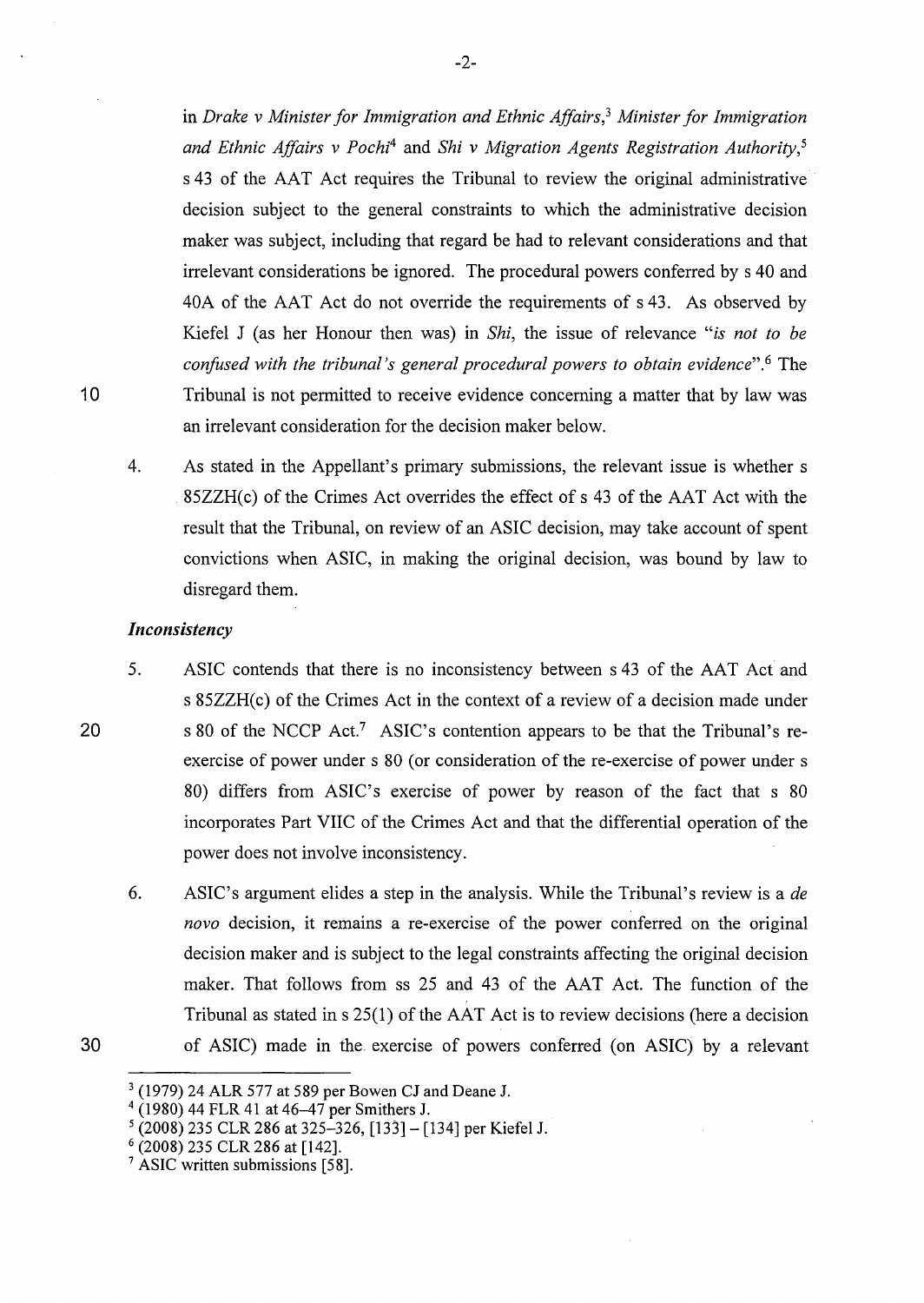enactment (s 80 of the NCCP Act). Under s 43(1), for the purpose of reviewing that decision (of ASIC), the Tribunal exercises the powers and discretions conferred by the enactment on the original decision maker (ASIC). By those provisions, the Tribunal's function and power is confined by the legal constraints applicable to the original decision maker.

- 7. The foregoing principles were confirmed by this Court in *Shi*.<sup>8</sup> One of the questions considered in that case was whether the Tribunal was permitted to have regard to new facts and circumstances at the time of the review. The Court concluded that the answer to that question depends upon the *''precise nature and incidents of the decision that is the subject of review".*<sup>9</sup>
- 8. It is common ground that spent convictions were an impermissible consideration for ASIC when exercising power under s 80 of the NCCP Act. Sections 25 and 43 of the AAT Act empowered the Tribunal to review the decision of ASIC under s 80 and, in so doing, to exercise the powers and discretions conferred on ASIC by s 80. In those circumstances, an inconsistency with s 43 would arise if s 85ZZH(c) were to be construed as empowering the Tribunal to have regard to spent convictions.
- 9. Indeed, ASIC accepts that the Tribunal would not have been permitted to consider spent convictions in the present case if s 80(2) of the NCCP Act had been drafted to provide that ASIC must not have regard "spent convictions" within the meaning of s 85ZM of the Crimes Act.<sup>10</sup> ASIC concedes that, if the section had been so drafted, the constraint would have been applicable to the Tribunal on review and s 85ZZH(c) would have had no application. ASIC's concession correctly recognises that the function and powers given to the Tribunal by ss 25 and 43 of the AAT Act are to review the original decision in accordance with the legal constraints that applied to the original decision maker.
	- 10. In that context, there is no relevant difference between the actual wording of s 80(2) and ASIC's alternative formulation. While s 80(2) refers to Part VIIC of the Crimes Act rather than "spent convictions", the effect of the wording is the same. That is because s 80 empowers ASIC to make a decision and the reference to Part VIIC of the Crimes Act necessarily incorporates the provisions of Part VIIC

10

20

30

-3-

 $^8$  (2008) 235 CLR 286.<br><sup>9</sup> (2008) 235 CLR 286 at [43] per Kirby J; see also at [99] per Hayne and Heydon JJ and at [133] and [142] per Kiefel J (with whom Crennan J agreed on that issue at [117]).

 $10$  ASIC's written submissions at [72].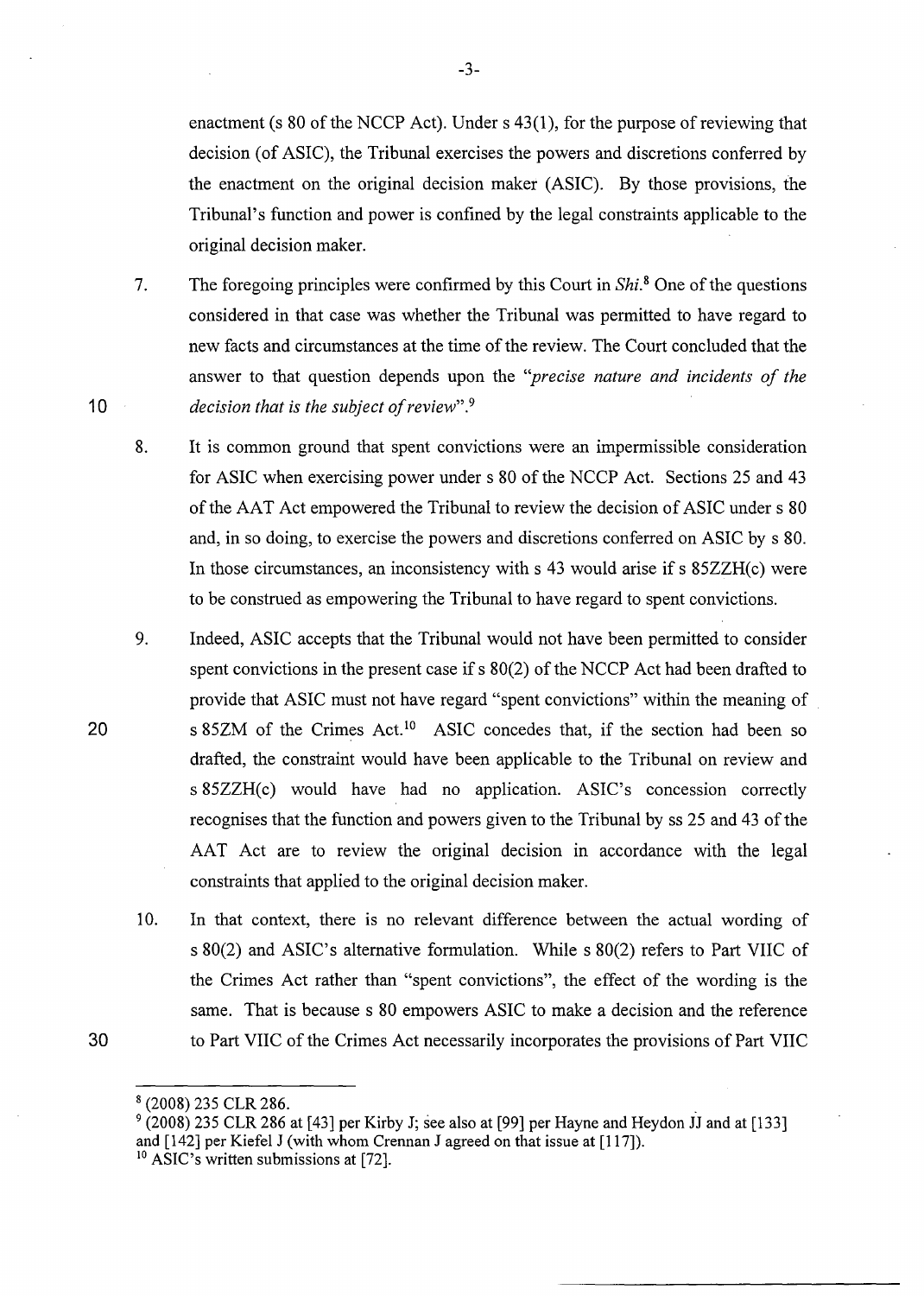that are applicable to ASIC. As noted above, s 85ZW is applicable to ASIC, but s 85ZZH(c) is not. Accordingly, s 85ZW is incorporated into s 80(2), but s 85ZZH(c) is not. ASIC's reliance upon the note to s 80(2) as bearing upon the construction of the section<sup>11</sup> is misplaced. The note to s  $80(2)$  is a general description of the operation of Part VIIC of the Crimes Act and the words "in certain circumstances" do not necessarily refer to Division 6 of Part VIIC. The note cannot support a conclusion that the reference to Part VIIC of the Crimes Act in s 80(2) was intended to be a reference to provisions that have no application to ASIC in the making of its decision under s 80.

## 10 *Amending the language ofs 85ZZH(c) ofthe Crimes Act*

- 11. ASIC criticises the Appellant's construction of s 85ZZH(c) on the basis that the Appellant "does not proffer any means by which the language of s 85ZZH(c) is to be read as excluding the Tribunal".<sup>12</sup>
- 12. The Appellant's construction of s 85ZZH(c) does not require words to be read in or out of the section. The Appellant's construction is based on the *generalia specialibus non derogant* principle. The effect of the principle is to read the general provisions of the later statute as not extending to the specific provisions of the earlier statute, such that the special provisions operate as a proviso to the general provisions. 13 The application of the principle does not require words to be read into the later general provisions. The Appellant's construction of s 85ZZH(c) recognises the conflict with the requirements of s 43 of the AAT Act and leads to a conclusion that s 85ZZH(c) does not implicitly alter the operation of s 43. Section 85ZZH(c) otherwise operates in accordance with its terms. It applies to Federal and State courts and tribunals.
- 13. For that reason, ASIC's "straw person" rephrasing of s  $85ZZH(c)<sup>14</sup>$  can be rejected.
- 14. ASIC's contention that the Appellant's construction creates anomalies<sup>15</sup> can be rejected for the same reason. The asserted anomaly arises from ASIC's rephrasing of s 85ZZH(c), not from the Appellant's construction.

20

<sup>14</sup> ASIC's written submissions [64].

<sup>&</sup>lt;sup>11</sup> ASIC's written submission [52].

<sup>&</sup>lt;sup>12</sup> ASIC's written submissions [64].

<sup>13</sup> See *Goodwin v Phillips* (1908) 7 CLR 1 at 14 per O'Connor J; *Smith v Crown* (1994) 181 CLR 338 at 348 per Mason CJ, Deane, Dawson, Gaudron and McHugh JJ.

<sup>&</sup>lt;sup>15</sup> ASIC's written submissions [68].